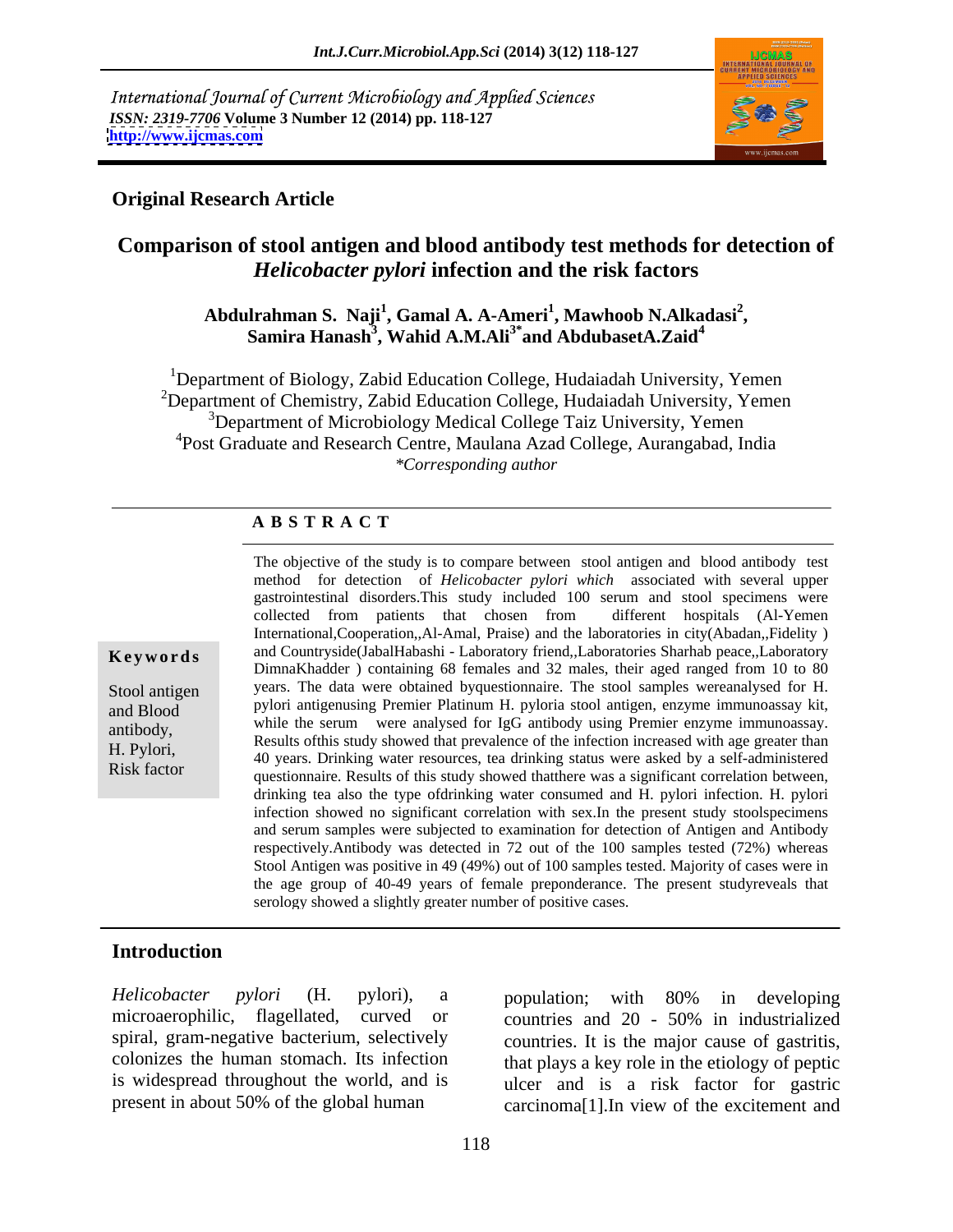interest generated by the link between H. pylori and gastric abnormalities, different investigators have thought to determine a role for the infection in a variety of non

role of H. pylori infection in the pathogenesis of various extra gastric pylori since they may return false negative diseases involving dermatologic conditions [4-8]. However, dermatologists seem to be unaware of the impact H. pylori may have eradication, but serology for IgG, against H. on cutaneous pathology [9, 10].Presently, its pylori may play an important role in role has been established in chronic antral decreasing the need for endoscopy provided gastritis, duodenal ulcer, chronic gastric ulcer, dyspepsia, gastric cancer and gastric easy assay based on the prevalence of lymphoma. World Health Organization added *H.pylori* to its list of known carcinogens[11]. The present study was therefore planned for

The diagnosis of H. Pylori gastritis can be and blood antibody test methods detection made through many laboratory tests. The techniques are divided into two groups the diagnosis of *H.pylori* infection in cases of invasive and non-invasivetests[12]. All invasive test methods are based on endoscopic examination during which biopsy specimens are obtained for direct<br>
Study population (histological analysis, isolation) or indirect (urease test) diagnosis of *H. pylori* infection.

Noninvasive methods reveal the presence of *H.pylori* by measuring the activity of urease (ureabreath test), then by confirming the presence of antibodies in the serum. Meanwhile, other noninvasive tests were also evaluated in several studies including, detection of H. pylori antigens instool and<br>Laboratory friend, Laboratories presence of H. pylori in the saliva.Stool antigen tests have recently been welcomed with great expectations as they are convenient to the patients and can be easily performedeven in small laboratories[13,14]. However, the accuracy of stool antigen tests

in different clinical situations andoutside of controlled studies is a matter of concern<sup>[15--]</sup> 17].

gastrointestinal tract disorders. This is Serological studies performed in the Indian despite our current understanding that H. subcontinent indicate a prevalence of 22% to pylori infection is confined to gastric 57% in children under 5 years of age, and mucosa [2, 3].<br>Several studies have pointed to a possible series and remaining constant thereafter [18-<br>Several studies have pointed to a possible 20]. However, serological tests are reported increasing to 80% to 90 % by the age of 20 years and remaining constant thereafter [18- 20]. However, serological tests are reported to be unreliable for the diagnosis of H. results up to 60 days after infection and remain positive for a considerable time after the cut-off values must be determined for antibodies in the population[21].

> comparative evaluation of stool antigen test by a commercially available kit for dyspepsia and risk factors.

# **Materials and Methods**

# **Study population**

A cross-sectional sero epidemiologic study was carried out in Taiz city. The study period was April 1st, 2014 to June 29, 2014. The total study population was 100 patients that chosen from different hospitals (Al- Yemen International, Cooperation, Al-Amal, Praise) and the laboratories in city (Abadan, Fidelity) and Country side (Jabal Habashi - Laboratory friend, Laboratories Sharhabpeace, Laboratory DimnaKhadder). The samples have been collected randomly from patients and the total sample was 100. The history of the patients was recorded in a predesigned data collection sheet.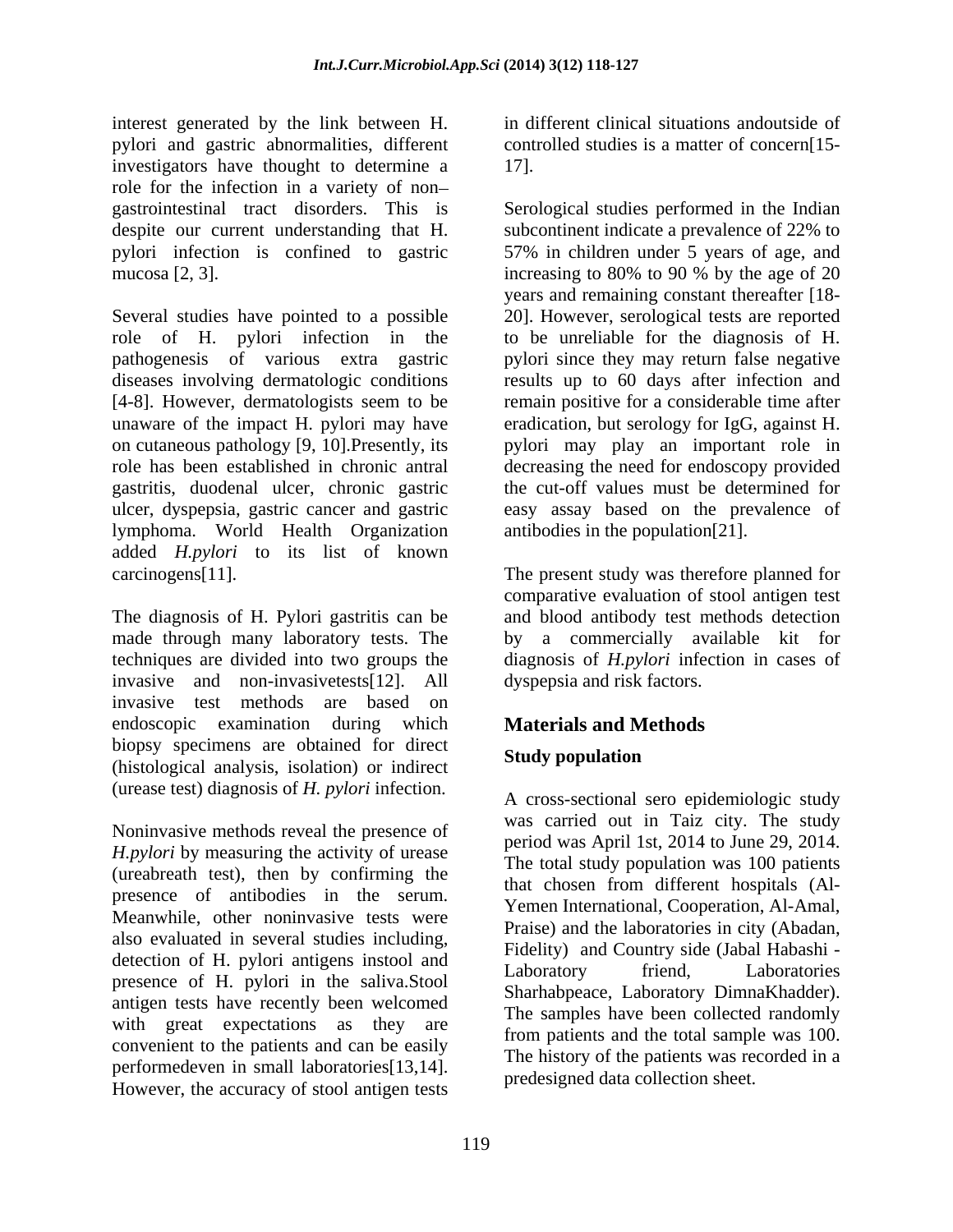designed to obtain demographic data and and 68 females (68%). A female

eligible patients subjected to examination blood and stool sample The stool samples Premier Platinum H. pylori a stool antigen , Premierenzyme immunoassay kit (Meridian well water during livelihood 73.7% are results with OD=0.140 and  $< 0.160$ .  $\qquad \qquad$  72.8% compared with 68.4% among those

patients their ages ranged between 10 and 80 years, with mean age of  $36.23 + 6.317$  years. The prevalence of H. pylori infection was demographic data of the patients, including gender and age. Among the 100 patients who completed data, the highest positive result was found in the age group of 41-80yr (80%) and (60%) which detected by blood respectively, while the highest negative result was found in the age group of 19-40yr (30.9.%) and ( 54.4%) which detected by blood antibodies test and stool antigen test respectively (table1).The highest positive result was in female and it constituted 76.4% and 50%in both blood antibodies and stool antigen test methods respectively. while in male it constituted 68.7% and 43.7% in both movever not statistically significant (TableT).

**Questionnaire** blood antibodies and stool antigen test A trained physician interviewed each significant statistical results related to age or volunteer and completed a detailed sex to be considered as a risk factor (table1). questionnaire. The questionnaire was The tested cases included 32 males (32%) socioeconomic status was also assessed. predominance of 68/100 (68%) was Sample size **Sample size** (*Nost of the patients presented in* One hundred from randomly selected (Fig.1). methods respectively . There were no and 68 females (68%). A female observed, as compared to that of 32/100 (32 the active age group of 19 to 40 years (Fig.1).

were analysed for H. pylori antigen using study among the 100 patients with gastric enzyme immunoassay kit, while the serum water. The prevalence of infection among were analysed forIgG antibody using patients who usually consumed tap water or Bioscience, Inc. Cincinnati, Ohio). Positive compared with 47.9% among those who results are samples with spectrophotometric usually consumed filtered water. The drink optical density (OD) of =0.160at 450nm of tea had a strong effect on the prevalence wavelength, while negative results are OD< of H. pylori infection. The prevalence of 0.140 at same wavelength. Equivocal results infection among patients who drink teawas Risk factors were assessed in the current affection including drinking tea and drinking well water during livelihood 73.7% % compared with 68.4% among those who not drink tea table3.

**Results and Discussion** The current investigation included 100 their blood for H. pylori antibody defined according to the different positives in the female patients 52(76.4%) 72 patients were found positive by testing their blood for H. pylori antibody representing 72% and 28% as negative (Fig.2) and (Table4). The blood antibody test had a slightly higher proportion of compared with the male which represented 22 (68.7%). The differences observed in age and sex were however not statistically significant. (Table1).

antibodies test and Stool antigen test  $\frac{\text{Anong}}{\text{Area}}$  patients, 49 of the TOO patients Among patients, 49 of the 100 patients (49%) were diagnosed as positive for H. pylori infection, and 51 (51%) as negative, which determined by stool antigen test (table 4) and (Fig. 3). The stool antigen test had a slightly higher proportion of positives in the female patients 34(50%) compared with the male which represented 14 (43.7%). The differences observed in age and sex were however not statistically significant(Table1).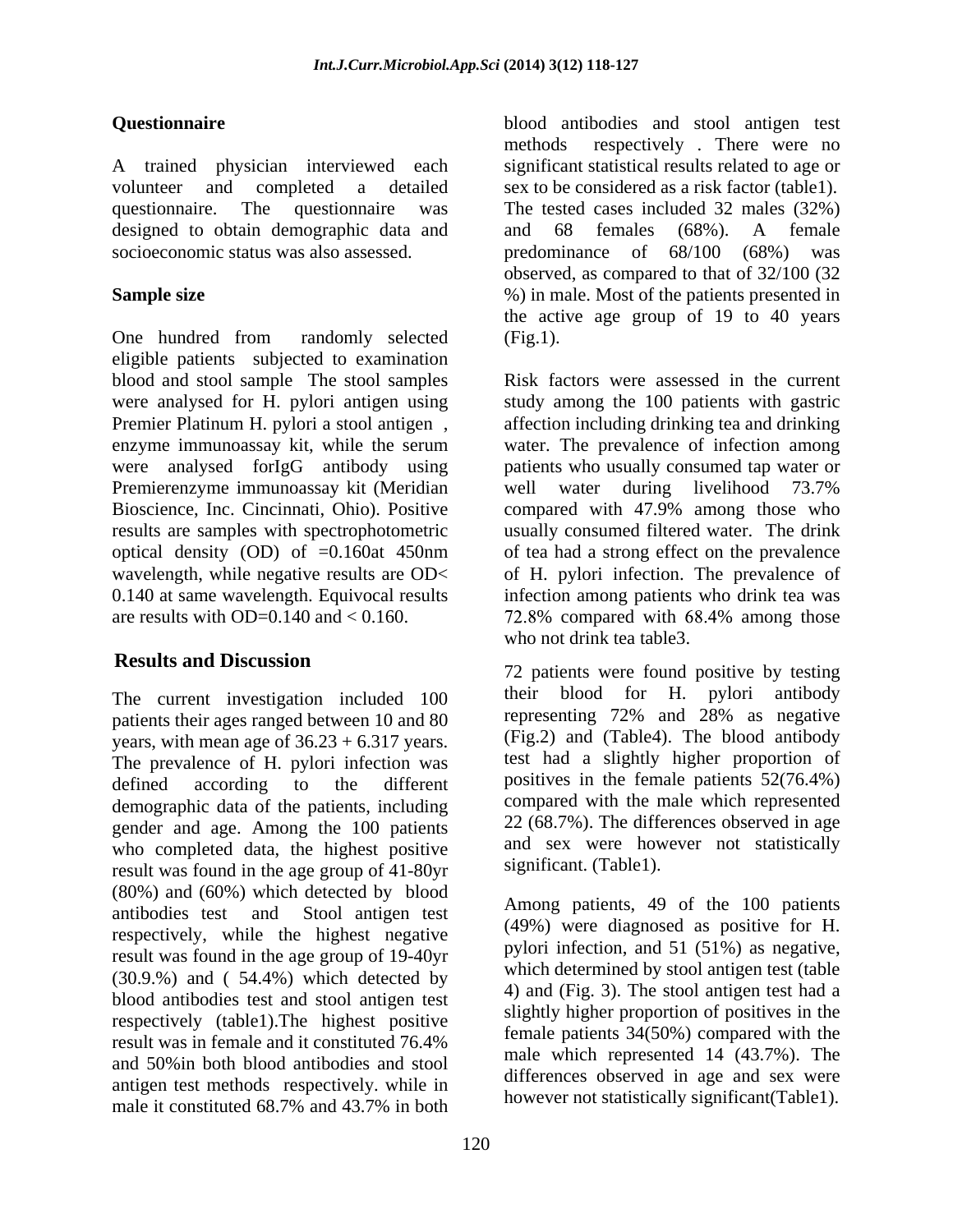organisms in the etiology of chronic standard therapy for infectious gastric

The present study was undertaken to and urease test. Older patients are more compare the different diagnostic methods, likely to have developed atrophic gastritis with non-invasive techniques(blood and H. pylori can not readily colonize this antibody and stool antigen test methods) for type of gastric mucosa [26]. It was detection of H. pylori infection in patients recognized that prevalence of H. pylori with Acid peptic disease. The current study infection increase with age in a symptomatic included 100 patients with upper GIT symptoms proven to be with gastric to plateau at around the age of 60 years, affection in the form of Acid peptic disease, related to socioeconomic status and ethnicity that chosen from different hospitals(Al- Yemen international cooperation (Al-Yemen International, Cooperation, Al-Amal, Praise) <br>and the laboratories in city (Abadan, a pylori infection was observed among female Fidelity) and Countryside (Jabal Habashi - Laboratory friend, Laboratories antigen test methods (76.4% and 50%) Sharhabpeace, Laboratory Dimna Khadder). Trather than males (68.7% and 43.7%) Ages of the study participants ranged between 10 and 80 years, with mean age of preponderance of femalesin our study could 36.23 + 6.317 years. There was association reflect a greater consciousnessin the issue between 41-80 years age group and infection of their health, or their ready presentation in density, though it did not reach statistical the hospital could be due significance (Table 1). These results were emotional/psychosomatic disorders, which comparable to European studies which reported correlation between age and gastric gender. In contrast to this study, Ihezuein affection [24,25]; however, these studies the North-Central part of Nigeria, found that found increased prevalence of gastritis and most of the dyspeptics (60%) were males H. pylori colonization with increasing age. and symptoms were commoner in those Furthermore Jones et al 9 observed that more complaints of dyspepsia in the older age group and suggested that the older age group and suggested that the older In the present study, found that tea subjects were probably more concerned consumption is considered as a risk factor about their health or were afraid of more for H. pylori infection. The frequency of H. serious underlying diseases. They further concluded that this may be of advantage, in and non-tea consumer (68.4%) was

H. pylori have been designated as key that severe diseases could be detected early gastritis, peptic ulcers and gastric Regrettably, there was no study on stool cancer[22,23] and their suppression and antigen test from developing countries of the elimination has been considered the gold world to compare our study with. Our study diseases. Various diagnostic tests for H. more likely age of infection in patients over pylori infection may have false negative 50 years old (42%) than in younger patients results and the use of multiple tests may help (21%) , another group of Liston cited by to provide a more accurate diagnosis of H. Nulty, found that (31.7%) of elderly patients pylori infection.1 with seropositive result had no evidence of and management instituted promptly. also agreed with Nulty which found that the active infection determined by endoscopy persons in developed countries and this tend  $[27-31]$ .

> In the present study higher level of H. pylori infection was observed among female patients in both blood antibody and stool antigen test methods (76.4% and 50%) rather than males (68.7% and 43.7%) respectively as shown in table 1. The slight the hospital could be due to tend to be commoner among the female below the age of 40 years[32].

pylori infection in the tea consumer  $(72.8\%)$ and non-tea consumer (68.4%) was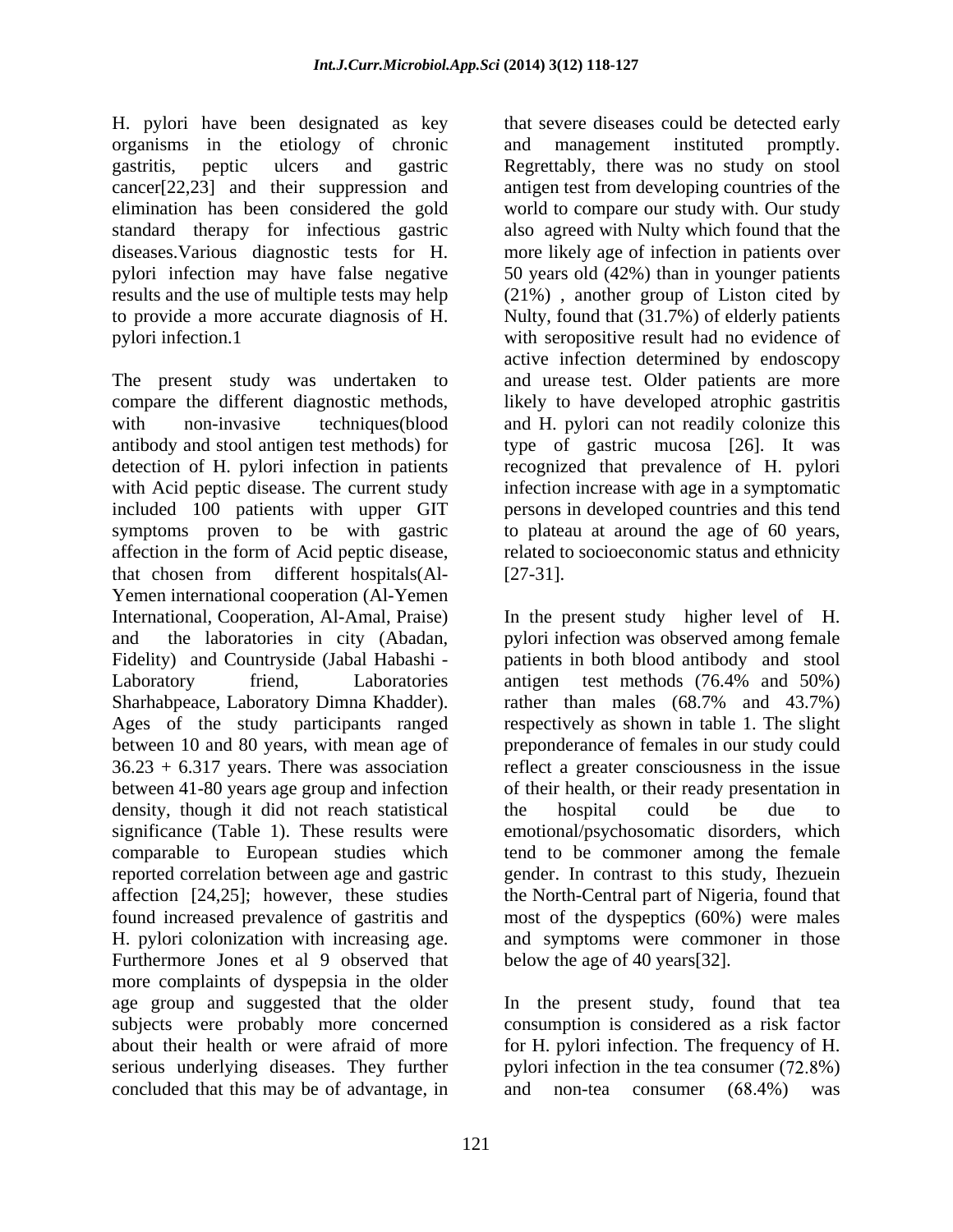significantly different in our study, this is In the present study the positive H. pylori compatible with results obtained by infection which detected by blood antibodies Endohwhich have analyzed the relation test was seen in 72% patients. These results between tea consumption and *H.pylori* were comparable with Luthra GK [35]who infection suggested that H. pylori infection significantly rose with tea consumption [33]. whereas another study conducted by Satti

In the current study, the H. pylori infection rate was higher in patients who drank well water  $(73.7\%)$  as compared to patients

In a study in Leipzig, Germany, which consisted of a self administered or parent- climate and may be quality of kit. This is completed questionnaire (age-dependent), also comparable to study by MahirGulcan et eliciting information on lifestyle habits and al [40] who reported positive result in 37 out their use/drinking the well water as well as of 80 children (Table 4) which was the H. pylori infection. A total of 91 subjects (44 users of H. pylori positively and 47 comprised of 42 males and 49 females, i.e., between 3-80 years). Logistic regression acquire the bacterium [34].

found that the positive result was 63%, SA et al. [36] who showed 87.7%. This difference is because of unawareness of Hygiene and old study.

who used bottled water (47.9%). This result We also found that the positive H. Pylori is in agreement with other studies in infection which detected by stool antigen developed and developing countries. They test was seen in 48% patients which is implicated the type of drinking water during lower than Chisholm SA et al.[37,38] and childhood as the main risk factor for H. Gisberg JP [39], this was due to more pylori infection. The microorganism is antigens present in stool in above study and transmitted by the fecal-oral routs in the they have more advance than us in infected water to the child and persists diagnostic methods. Our study showed through life and as the results showed that lower number of positive cases which may the type of drinking water during adulthood be due to insufficient amount of antigen in does not affect the infection rate. the stools. Difference of Pylori infection which detected by stool antigen test from other study is due to the difference of comparatively lower than this study.

negatively tested wells) were screened for The blood antibodies test method showed their H. pylori status. The group was greater number of positive cases (72%) than 73 adults and 19 children under the age of may be due to past infection. This is 18 (mean age 39.5 years with a range comparable to the study by Arora et al, who analyses identified the drinking of well than by conventional tests. The patchy water as the significant risk factor for a distribution of organism in the gastric positive colonization status [Odds Ratio mucosa may have resulted in a lower value (OR)=8.3; 95% confidence interval (95% CI) 2.4-29.0; P<0.001]. Water supplies have be the presence of gastric atrophy and been identified as possible reservoirs to intestinal metaplasia that are hostile to H. the stool antigen tests method  $(48%)$  which reported greater case detection by serology for biopsy based test. Another factor could pylori [41].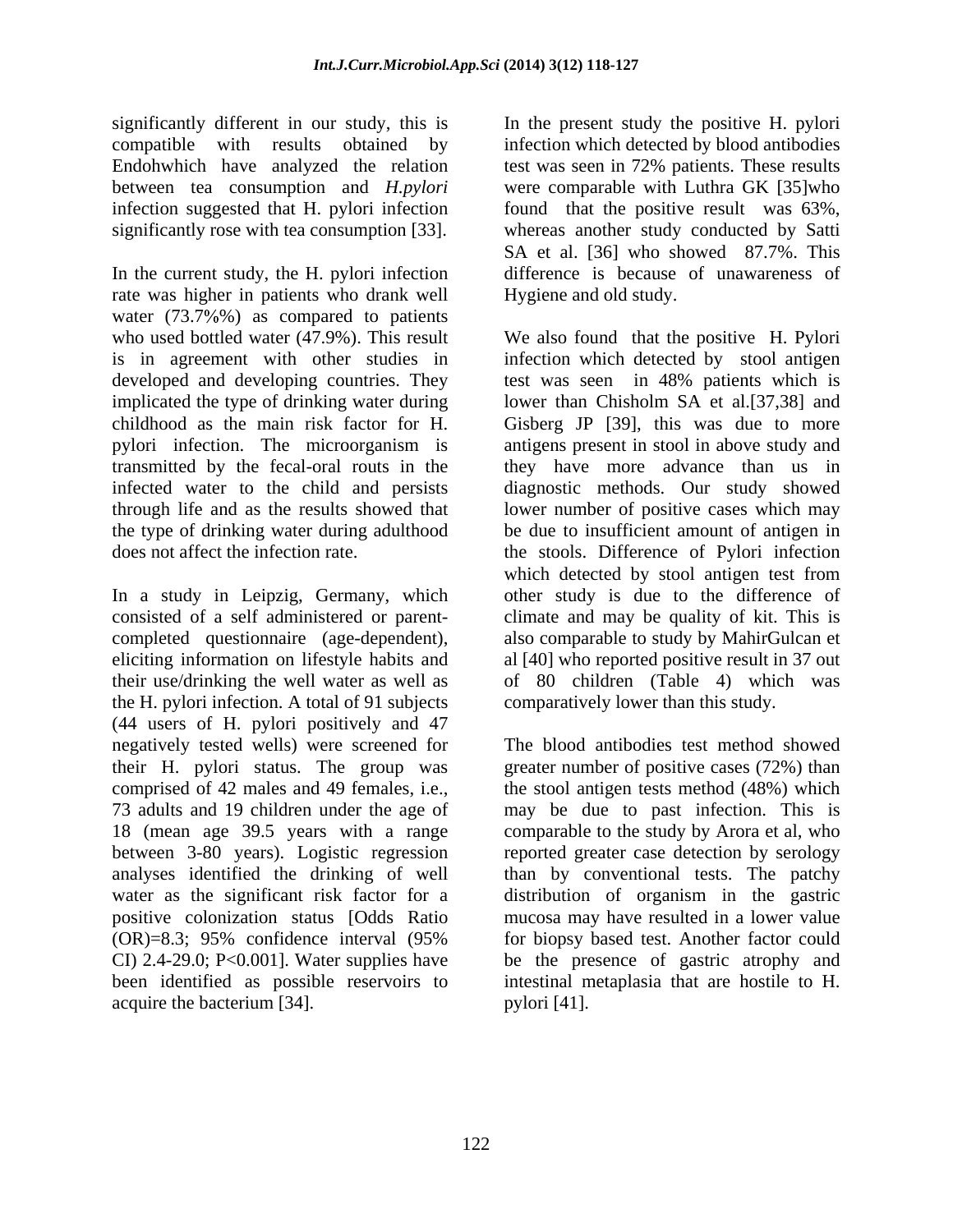### *Int.J.Curr.Microbiol.App.Sci* **(2014) 3(12) 118-127**

|     | <b>Variable</b> |     |        | <b>Blood test</b> |                 |     | <b>Stool test</b>                         |      |                     |
|-----|-----------------|-----|--------|-------------------|-----------------|-----|-------------------------------------------|------|---------------------|
|     |                 |     |        |                   |                 |     |                                           |      |                     |
|     |                 |     |        |                   |                 |     |                                           |      |                     |
|     |                 | No. | $\sim$ | INU.              |                 | NO. |                                           | No.  |                     |
|     | Age $10-18$     |     | 75%    |                   | 25%             |     | 38.3%                                     |      | $-41.7\%$           |
|     | 19-40           |     | 69.1   |                   | 30.9%           |     | 45.6%                                     | $ -$ | 54.4%               |
|     | 41-80           |     | 80%    |                   | 20%             |     | %60                                       |      | $\Delta$ 00<br>-40% |
| Sex | Male            |     | 68.7   |                   | 31.2%           | 14  |                                           |      | J∪.∠,               |
|     | Female          |     | 76.4%  |                   | $23.5\%$<br>້ີ່ |     | $\epsilon$ <sup><math>\alpha</math></sup> |      | 50%                 |





 **Fig.1 Sex distribution among patients** 

## **Table.2 Life style variables**

|                     | ariable                        |           |          |          |
|---------------------|--------------------------------|-----------|----------|----------|
|                     |                                |           | sitive   |          |
|                     |                                |           |          |          |
| <b>Drinking tea</b> | Yes                            |           |          |          |
|                     | N <sub>0</sub>                 |           | 68.4%    | $31.6\%$ |
|                     |                                |           |          |          |
| <b>Drinking</b>     | $\mathsf{I}$ well water or tap |           | $73.7\%$ | 20.3%    |
| water               | water                          |           |          |          |
|                     | Filtered water                 | <u>зл</u> | 17 9%    | 52.1%    |

| <b>Negativ</b> |     | Positive                 |     |     |     |     |     |
|----------------|-----|--------------------------|-----|-----|-----|-----|-----|
|                | No. | $\overline{\phantom{a}}$ | No. |     | No. |     | No. |
|                |     |                          |     |     |     |     |     |
| 51%            | 51  | 49%                      | 49  | 28% | ້ົ  | 72% | 72  |
|                |     |                          |     |     |     |     |     |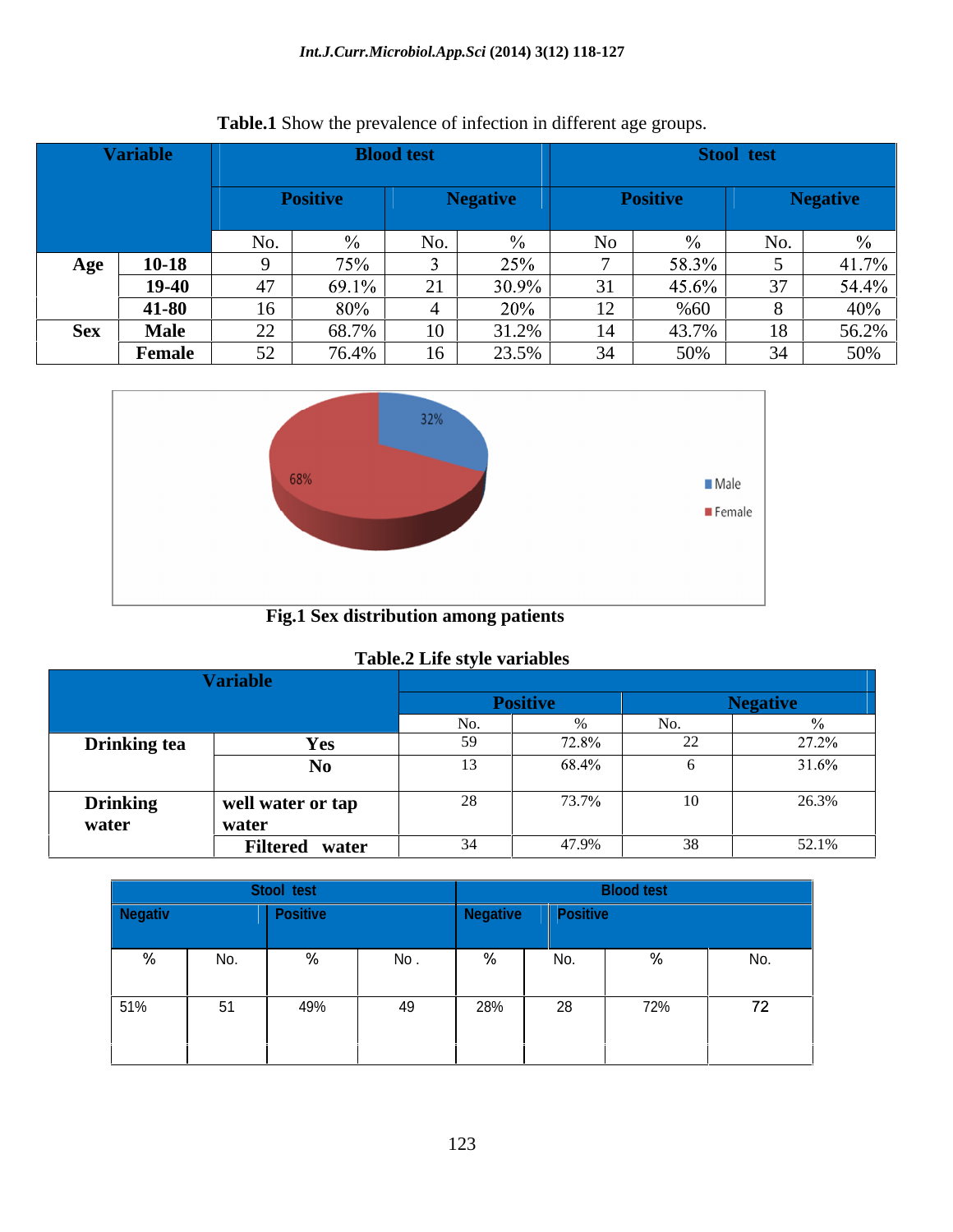| <b>Negativ</b>   |     |      |     |     |     |            |
|------------------|-----|------|-----|-----|-----|------------|
| No.              |     |      |     |     |     |            |
| 51%<br><b>E1</b> | 49% | - 49 | 28% | $-$ | 72% | $\sqrt{2}$ |

**Table.3 Comparative evaluation of Blood test and Stool Test for diagnosis**



**Fig.2 Show the percentage of positive and negative** *H. pylori* **infection diagnosed by blood test**



**Fig(3): Show the percentage of positive and negative H. pylori infection diagnosed by Stool antibody test**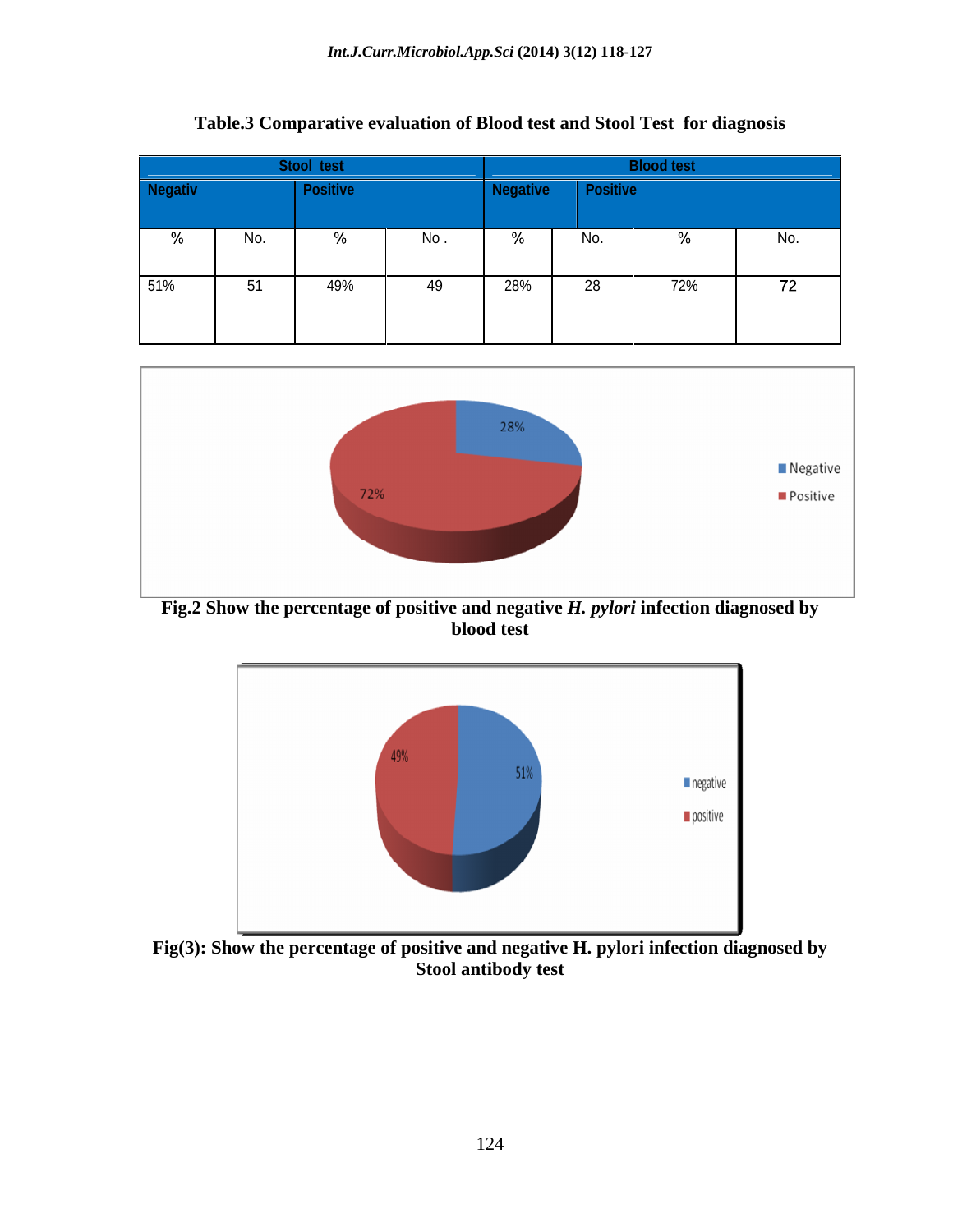- 
- [2] Howden CW. Clinical expressions of associated assets the distribution of the distribution of the distribution of the distribution of the distribution of the distribution of the distribution of the distribution of the d *Helicobacter pylori* infection. Am J
- manifestations of *Helicobacter*
- [4]Wedi B, Kapp A. *Helicobacter pylori*
- [5]Gasbarrini A, Franceschi F, Armuzzi A, *Helicobacter pylori* gastric infection. Gut 1999; 45 (Suppl 1): I9 - I12.
- *Helicobacter pylori* infection other
- manifestations of *Helicobacter*
- [8] Tosti A, Pretolani S, Figura N, Polini M, Cameli N, Cariani G, et al. diseases. GastroenterolInt1997; 10:
- [9]Nilsson HO, Pietroiusti A, Gabrielli M, Zocco MA, Gasbarrini G, Gasbarrini

**References** Helicobacters. Helicobacter 2005; 10 (Suppl 1):54 - 65.

- [1]Megraud F. Epidemiology of [10]Tebbe B, Geilen CC, Orfanos CE. *Helicobacter pylori* infection. Detection of *Helicobacter pylori* in Gastroenterol. Clin North Am 1993; dermatoses. Clinical incidental 22: 73 - 88. Contract a set of the finding of the pathogenetic parameters of the set of the set of the set of t dermatoses. Clinical incidental finding or pathogenetic association?.Hautarzt 1996; 47: 587 - 90.
- Med 1996; 100: 27S, 32S. [11]Leontiadis GI, Sharma VK, Howden [3]De Koster E, De Bruyne I, Langlet P, Deltenre M. Evidence based associations of *Helicobacter pylori* medicine and extra digestive infection. Arch Intern Med 1999; Non-gastrointestinal 159: 925 - 40.
	- *pylori*. Acta Gastroenterol Belg. [12]Calam J. Clinician's guide to<br>2000; 63: 388 92. *Helicobacter pylori*:Ist ed. (Chapman [12]Calam J. Clinician's guide to *Helicobacter pylori*:Ist ed. (Chapman & Hall, London) 1996:72-78.
	- infection in skin diseases: A critical appraisal. Am J ClinDermatol2002; 3: 273 - 82. of*Helicobacter pylori* infection BMJ [13] Logan RPH, Walker MM. Epidemiology and diagnosis 2001;323:920 2.
- Ojetti V, Candelli M, Torre ES, et al. [14]Malfertheiner P, Megraud F, O'Morain Extra digestive manifestations of C, Hungin AP, JonesR, Axon A, Helicobacter pvlori gastric infection. Graham DY, Tytgat G. Current [6]Bohr URM, Annibale B, Franceschi F, *Helicobacter pylori* infection--the Roccarina D, Gasbarrini A. Maastricht2-2000 Consensus Report. Extragastric manifestations of Aliment PharmacolTher 2002; C, Hungin AP, JonesR, Axon A, Graham DY, Tytgat G. Current concepts in themanagement of *Helicobacter pylori* infection--the Maastricht2-2000 Consensus Report. Aliment PharmacolTher 2002; 16:167-180
- Helicobacters. Helicobacter 2007; [15]Vaira D, Ricci C, Menegatti M, Gatta 12:45 - 53. L, Berardi S, Tampieri A,Miglioli M. [7]Solnick JV, Franceschi F, Roccarina D, Stool test for *Helicobacter pylori*. Gasbarrini A. Extragastric Am J Gastroenterol 2001; 96: 1935-Stool test for *Helicobacter pylori*. Am <sup>J</sup> Gastroenterol2001; 96: 1935- 1938
	- *pylori* infection--other Helicobacter [16]Parente F, Maconi G, Porro GB, species. Helicobacter 2006; 11 Caselli M. Stool test withpolyclonal (Suppl 1): 46 - 51. antibodies for monitoring *Helicobacter pylori* and skin Gastroenterol2002; 37: 747-749 antibodies for monitoring *Helicobacter pylori*eradication in adults: a critical reappraisal. Scand J
	- 37 9. test for the diagnosis of*Helicobacter*  [17]Gisbert JP, Pajares JM. Stool antigen *pylori* infection: a systematic review. Helicobacter2004; 9: 347-368
	- A. *Helicobacter pylori* and [18] Hunt R, Fallone C, Veldhuyzan van extragastric diseases-other Zanten S, Sherman P,Smaill F, Flook N, Thomson A. Canadian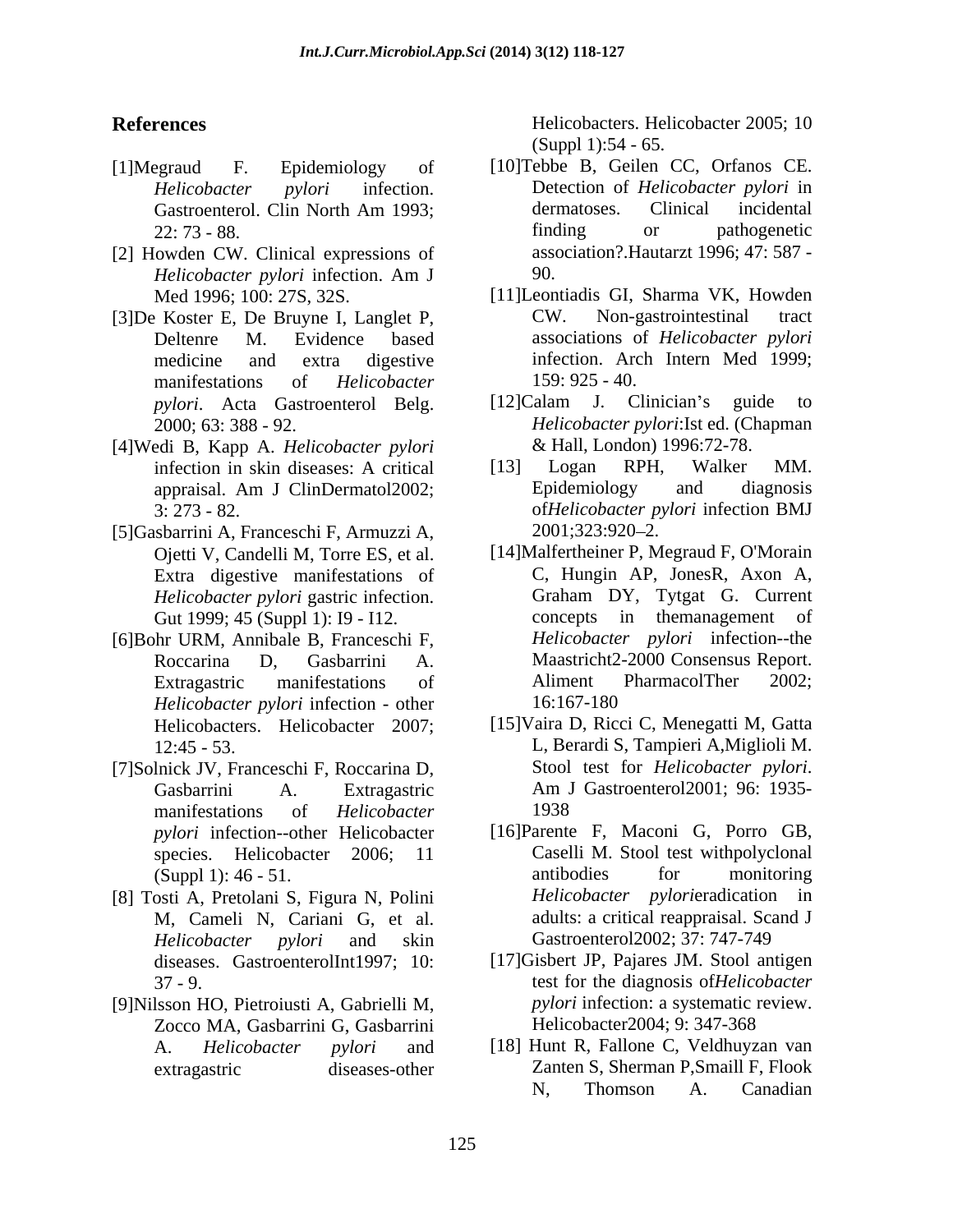Can J Gastroenterol 2004; 18: 547-

- 
- [20] Kang G, Rajan DP, Patra S, Chacko 90. Helicobacter; 14:460–5.
- *pylori* IgG/IgA in asymptomatic
- [22] Kang G, Raj an D P, Patra .S, Cliacko diagnosis of *Helicobacter pylori*
- [23] NIH Consensus Development Panel.
- [24] Mbulaiteye, S.M., Gold, B.D., J., Biggar, R.J., and Hisada, M. antibody immune response in a rural Tanzanian population. Infect. Agent
- Helicobacter StudyGroup Consensus [25] Mbulaiteye SM, Hisada M, El-Omar Conference: Update on the EM. et al. (2009) *Helicobacter pylori* management of *Helicobacter*  associated global gastric cancer pylori—an evidence-based burden. Front Biosci; 14:1490–504.
- evaluation of six topics relevant to [26] Megraud F. (1993). Epidemiology of clinical outcomes in patients evaluated for *H. pylori* infection. GastroenterolClin North Am;22:73 Helicobacterpylori infection. 88.
- 554 [27] Breckan RK, Paulssen EJ, Asfeldt [19] Graham DY et al. (1991) AM, et al. (2009). The impact of Seroepidemiology of H. Pylori body mass index and *Helicobacter*  infection in India .Comparison of *pylori* infection on Developing and developed countries. gastrooesophageal reflux symptoms: Dig Dis Sci 36: 1084-8. a population based study in Northern A, Mathan MM (1999).Use of AM, et al.(2009). The impact of *pylori* infection on Norway. Scand J Gastroenterol;  $44:1060 - 6$ .
	- serology, the urease test and [28] Jackson L, Britton J, Lewis SA, et al. histology in diagnosis of (2009). A population-based *Helicobacter pylori* infection in epidemiologic study of *Helicobacter*  symptomatic and asymptomatic *pylori* infection and its association Indians. Indian J Med Res 110:86- with systemic inflammation. (2009). A population-based with systemic inflammation. Helicobacter; 14:460–5.
- [21]Jais M, Barua S (2004) [29] Jones R, Lydeard S. Prevalence of Seroprevalence of anti *Helicobacter*  symptoms of dyspepsia in the community. BMJ 1989; 298:30-2.
	- population from Delhi. J Commun [30] Dooley C. P., H. Cohen ,P.L., Fitz Dis 36:132-5. gibbons , et al. 1989. prevalence of A and Mathan MM. Use of serology, the urease test and histology in symptomatic persons. N. Engl. J. *Helicobacter pylori* infection and histological gastritis in a symptomatic persons.N.Engl. J. Med. 321 :1562-1566.
	- infection in symptomatic and [31] Evans, D.J.,D.G. Evans, D.Y. asymptomatic Indians. Indian J Med Res Sep 1999; 110: 86-90. sensitivity and specific serologic test (1994). *Helicobacter pylori* in peptic pylori infection.Gastroenterology ulcer disease. J Am Med Assoc; Graham, and P.D. Klein.1989.A for detection of Campylobacter 96: 1004-1008.
	- 272:65 9. [32] Talley, J.N., Kost, L.,Haddad,A., and Pfeiflcr, R.M., Brubakcr, G.R., Shao, of commercial serological tests for (2006). H. Pylori infcction and Zinsmeister, R.A. 1992 . Comparison detection of *Helicobacter pylori* antibodies. Journal of Clin.Microbiol.Des.Vol.30,No. 12 , 3146-3150.
	- Cancer. 1,3. [33] Iliezue CH, Oluwole FS, Onuminya JE, Okoronkwo MO. Dyspepsia